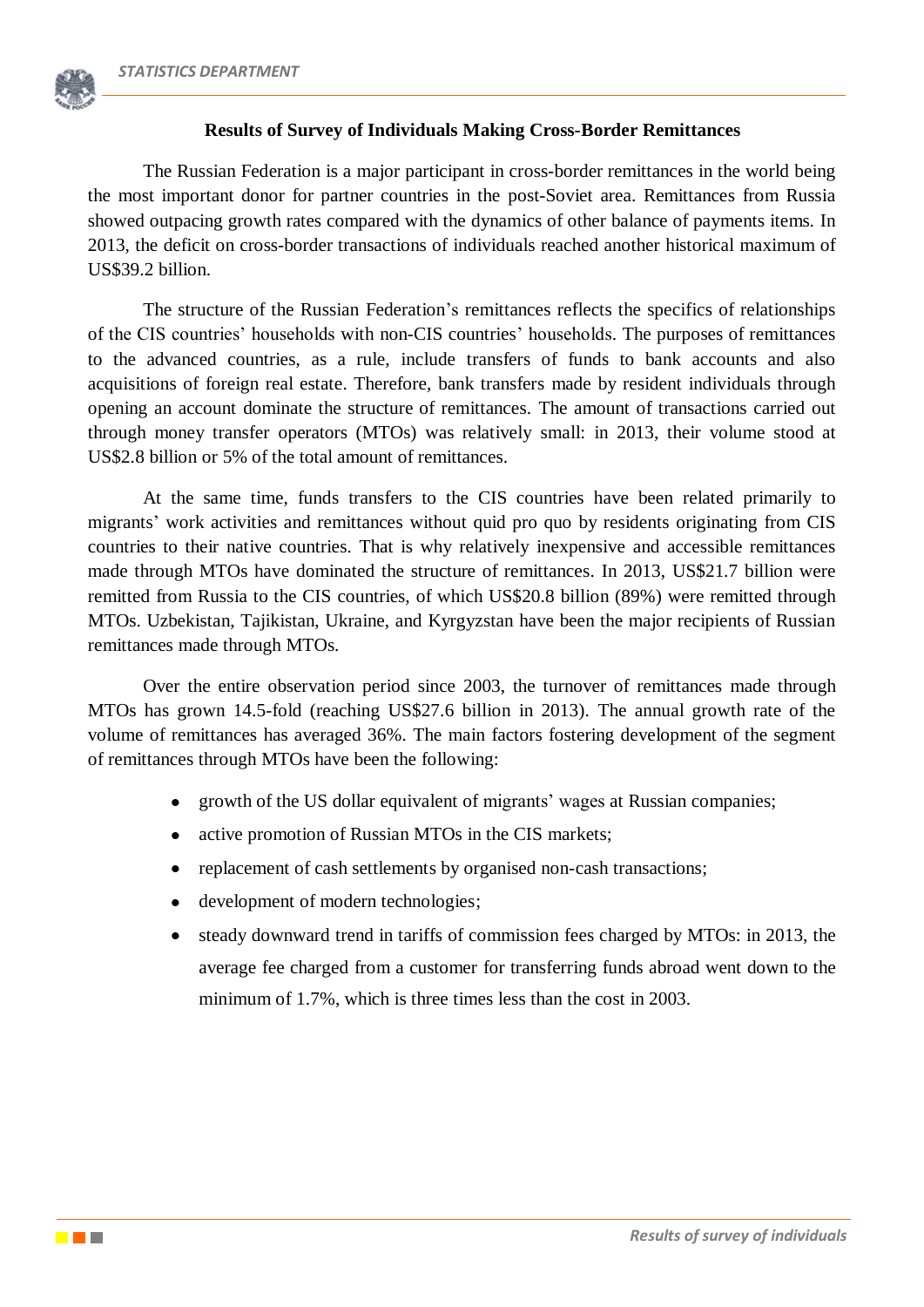

Despite the developed system of primary data collection about cross-border remittances made by individuals through MTOs, the specifics of this type of transactions does not allow to reliably determine their composition by purpose and by residential status of senders/recipients. Due to this, in addition to regular data collection according to bank reporting forms, starting from 2012 the Bank of Russia together with major MTOs has been conducting semi-annual surveys of individuals making and receiving cross-border remittances. The present review covers the results of survey questionnaires collected within the following periods:

- 20 24 August 2012;
- 18 22 March 2013 and 26 30 August 2013;
- 17 21 February 2014.

According to World Bank data<sup>1</sup>, cross-border remittances by individuals play an important role in shaping global capital flows. In 2013, the total volume of cross-border remittances reached US\$404 billion. Their volume is expected to increase to US\$516 billion in 2016, while the annual rate of growth in the medium term will average 8.4%. In a geographical breakdown, the bulk of remittances flows went to Asia-Pacific countries (US\$112 billion) and Latin America (US\$61 billion).

Cross-border remittances have become one of the main channels of reallocating resources of advanced countries for the benefit of the emerging markets. In a number of emerging market economies remittances of residents working abroad make up a significant share of their GDP. For example, in Tajikistan this share stands at 52%, in Kyrgyzstan – 31%, in Moldova – 25%.

<sup>1</sup> See: Migration and Development Brief. The World Bank. April 11, 2014. P. 3.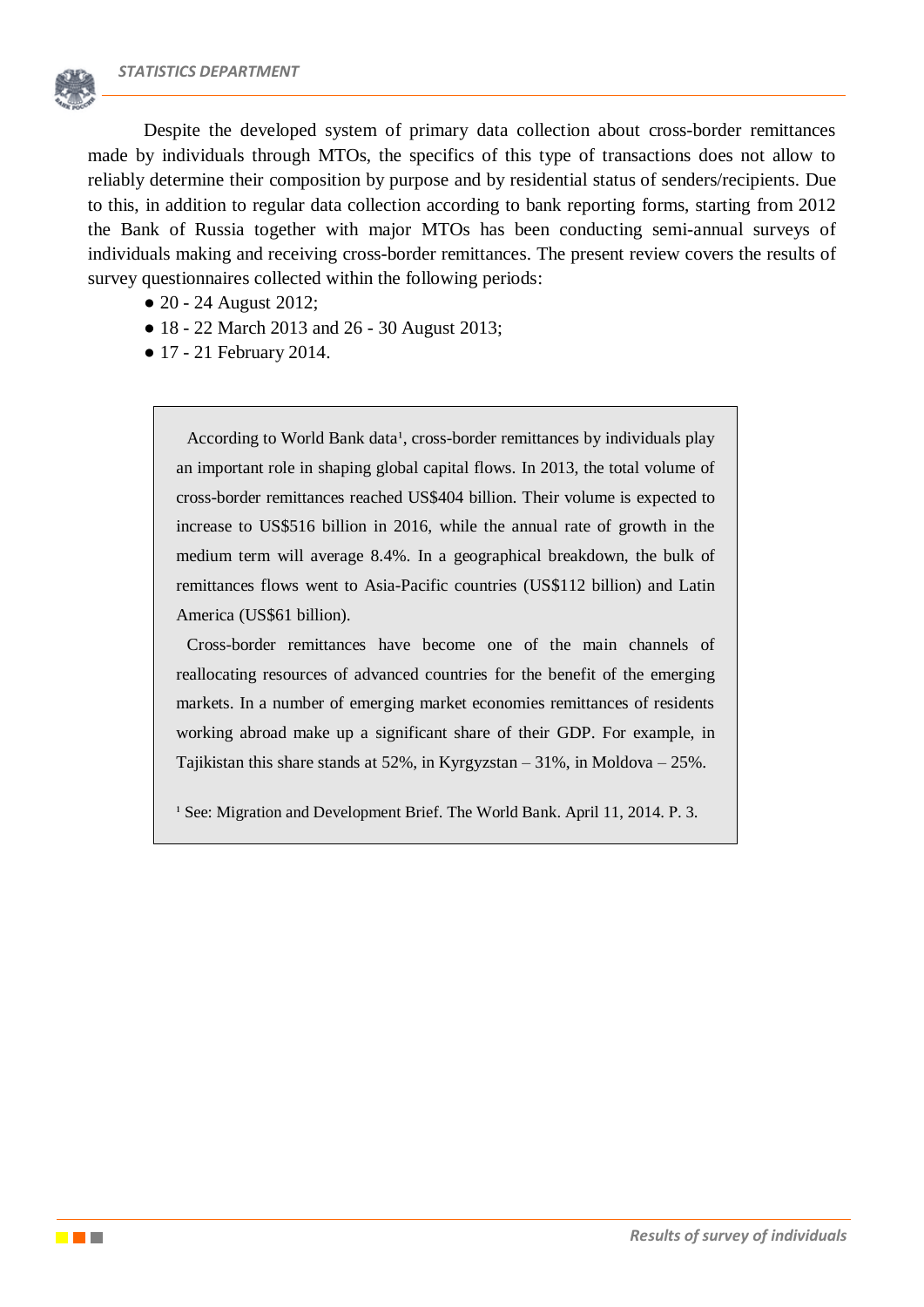

### 1. Remittances from Russia

The results of the survey reveal that an overwhelming majority of respondents made outbound remittances from Russia (averaging 84.9% based on the four surveys). More than half of the senders (59.3%) indicated that they were not residents of the Russian Federation.

The most common purpose of individuals' remittances from Russia was transferring funds to cover current expenditures of their families (67.8%). Most of respondents (68.9%), who indicated that purpose, were non-residents. Other purposes included payments for services, repayment of principal amounts or interest on loans, payments for goods (11.7%, 3.3% and 2.3% based on the results of surveys in 2012, 2013 and 2014 respectively).



**Composition of remittances from Russia by purpose**

The analysis of the currency of remittances indicated by respondents in the questionnaires showed an absolute dominance of three currencies: Russian rubles, US dollars and euros (48.8%, 45.8% and 5.2% based on the survey results in 2012–2014 respectively). According to the results of the latest survey, the share of rubles has increased by 11.2 p.p. as compared with the results of the survey in 2012. The increase was largely due to the diminished share of the US dollar as a remittance currency (by 12.6 pp).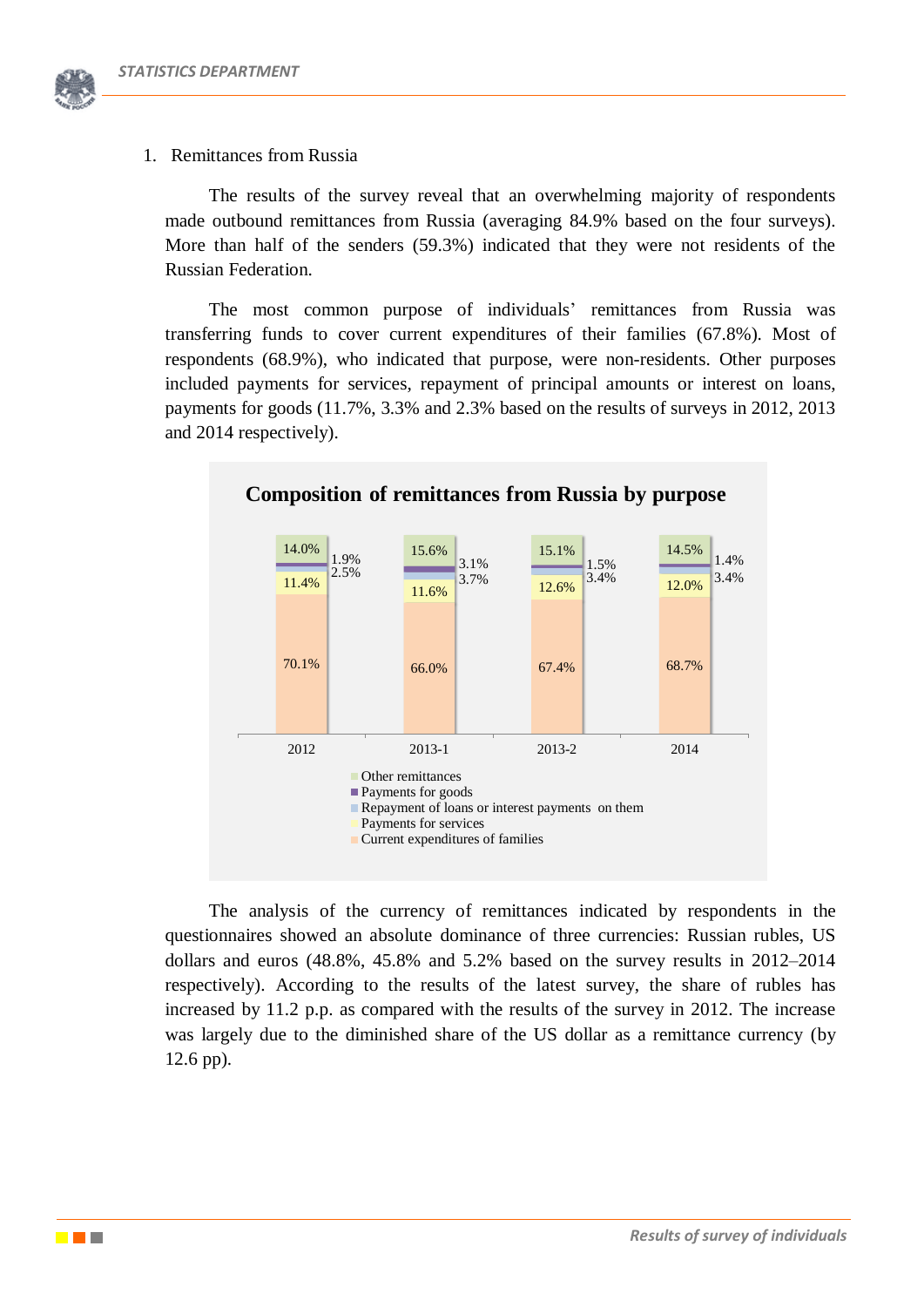

### **Currency structure of remittances from Russia**

According to the results of the four surveys, a larger part (59.3% to 68% depending on the date of survey) of respondents, who had made remittances in Russian rubles, indicated that the amount of their transactions did not exceed the equivalent of US\$300. The share of remittances in the range of US\$300–600 stood at 16.5% to 18.8%; in the range of US\$600–2,000 accounted for 13.0% to 17.8%; and the share of remittances exceeding US\$2,000 varied from 2.4% to 4.2%.

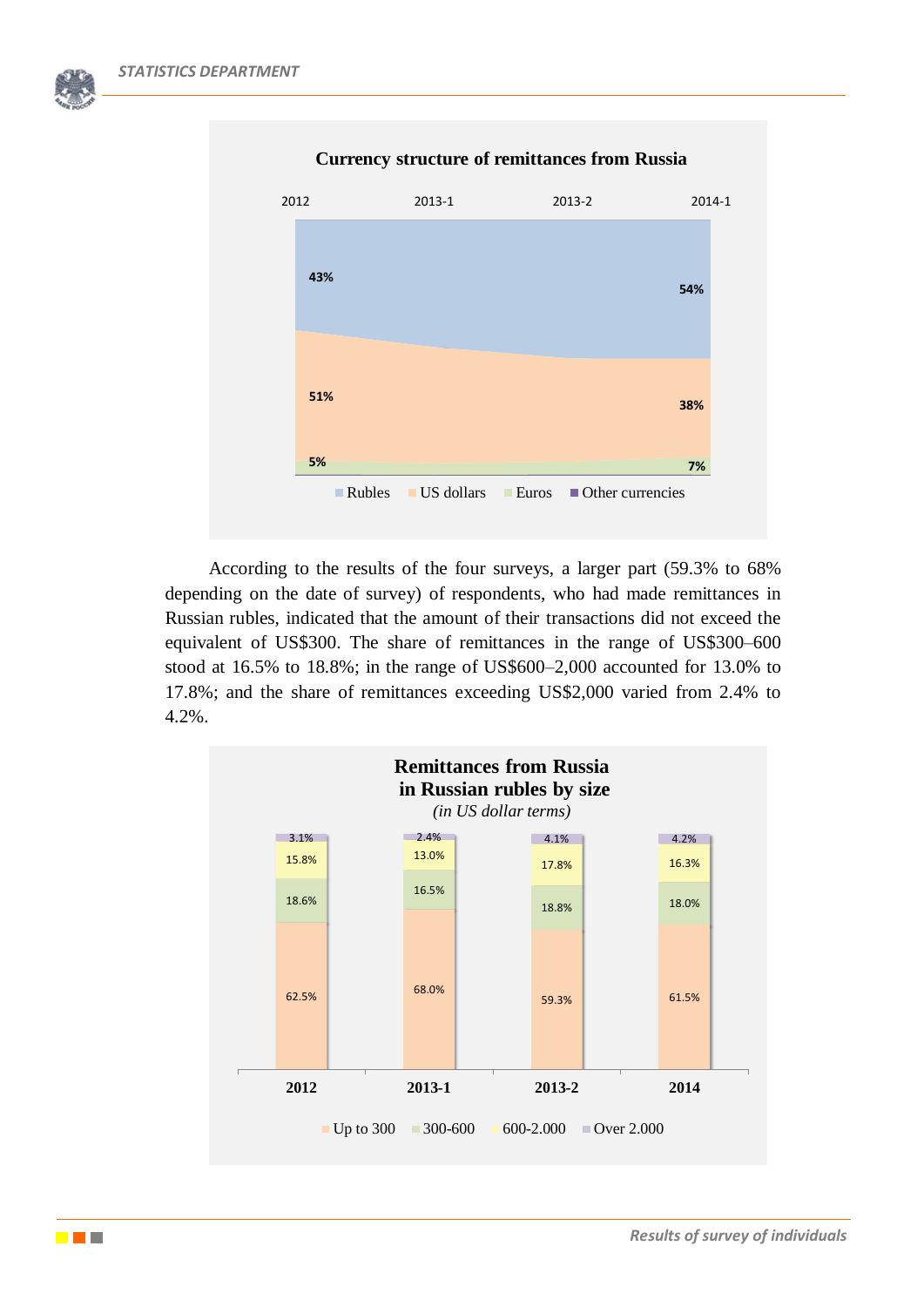Most significant remittances were registered in US dollars. About a third of remittances on average were made in the range of up to US\$300. The share of remittances in the range of US\$300–600 stood at 23.6% to 25.7%; in the range of US\$600–2,000 they varied from 22.3% to 25.7%; and the share of remittances exceeding US\$2,000 was within 11.8% to 15.9% span.



#### **Remittances from Russia in US dollars by size**

According to the survey results, among the recipient countries of remittances from Russia the leaders were Uzbekistan (19.9%), Ukraine (15.1%), Tajikistan (13.6%), and Moldova (10.6%). Among respondents, who indicated that they were not Russian residents, remittances were most often sent to the Central Asia countries (Uzbekistan, Tajikistan), and also to Moldova. Other important destinations of remittances were Armenia (6.8%), Kyrgyzstan (6.2%), Georgia (6.0%), and Azerbaijan (5.6%). Other countries accounted for the remaining 15.8% of the total.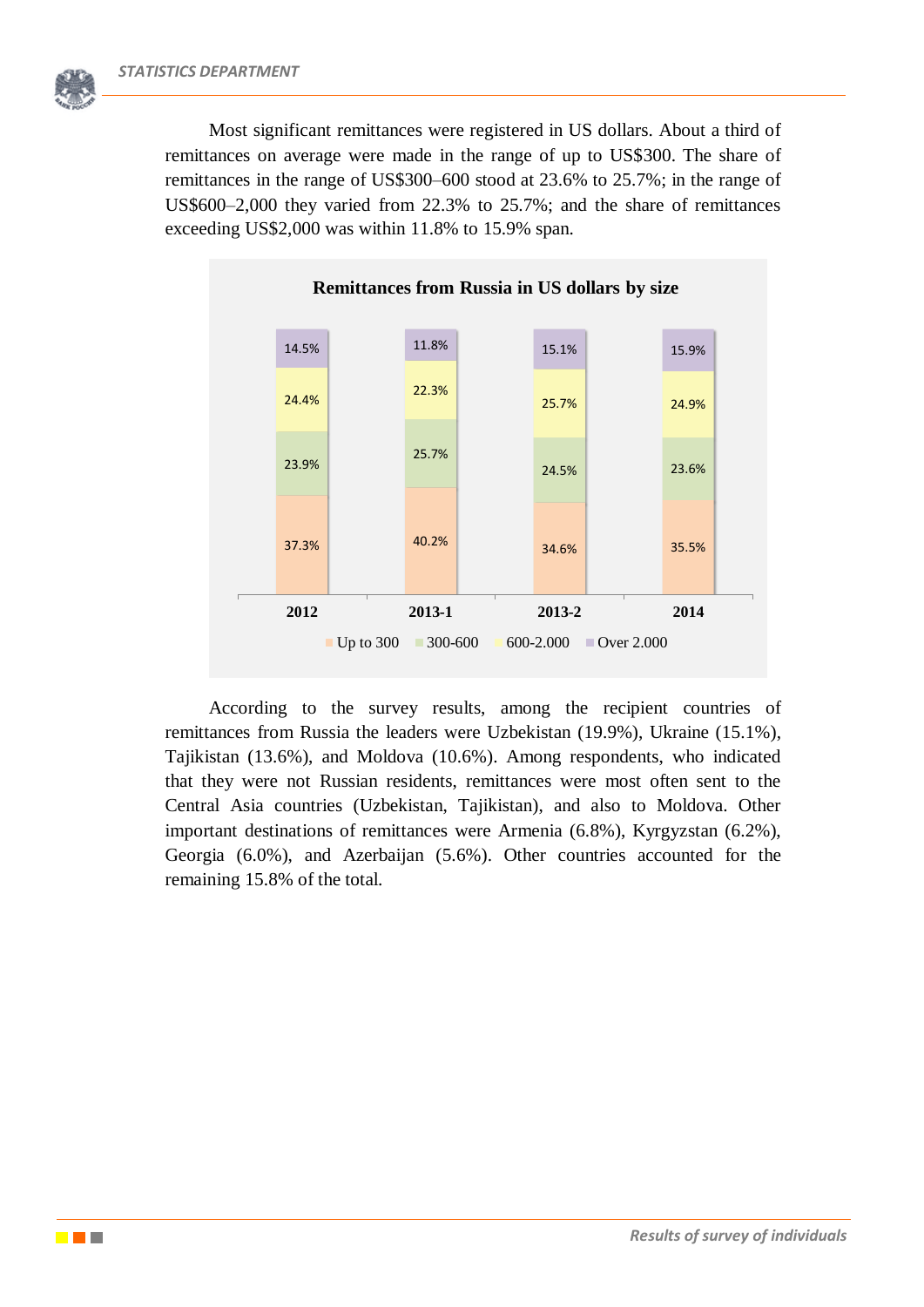| <b>Remittances from Russia by country</b> |              |               |  |  |
|-------------------------------------------|--------------|---------------|--|--|
| Uzbekistan                                | 2.5%         | 17.4%         |  |  |
| Ukraine                                   | 7.9%         | 7.2%          |  |  |
| Tajikistan                                | 2.5%         | 11.1%         |  |  |
| Moldova                                   | 2.7%<br>7.9% |               |  |  |
| Armenia                                   | 3.4%<br>3.4% |               |  |  |
| Kyrgyzstan                                | 2.3%<br>3.9% |               |  |  |
| Georgia                                   | 3.6%<br>2.3% |               |  |  |
| Azerbaijan                                | 2.5%<br>3.1% |               |  |  |
| Other countries                           | 12.9%        | 2.9%          |  |  |
|                                           | Residents    | Non-residents |  |  |

The results of the survey have revealed that the share of respondents using MTOs for a long time is on the rise. Thus, the share of senders using MTOs for over three years grew from 29.6% in 2012 to 32.4% in 2014. The share of respondents, who have used MTOs for two years, also increased from 21.4% in 2012 to 25.7% in 2014. The share of respondents, who have used MTOs in the course of one year, decreased respectively from 36.4% in 2012 to 27.7% in 2014. The smallest group of respondents (12.6% in 2012 and 14.2% in 2014) said that they used MTOs for the first time.

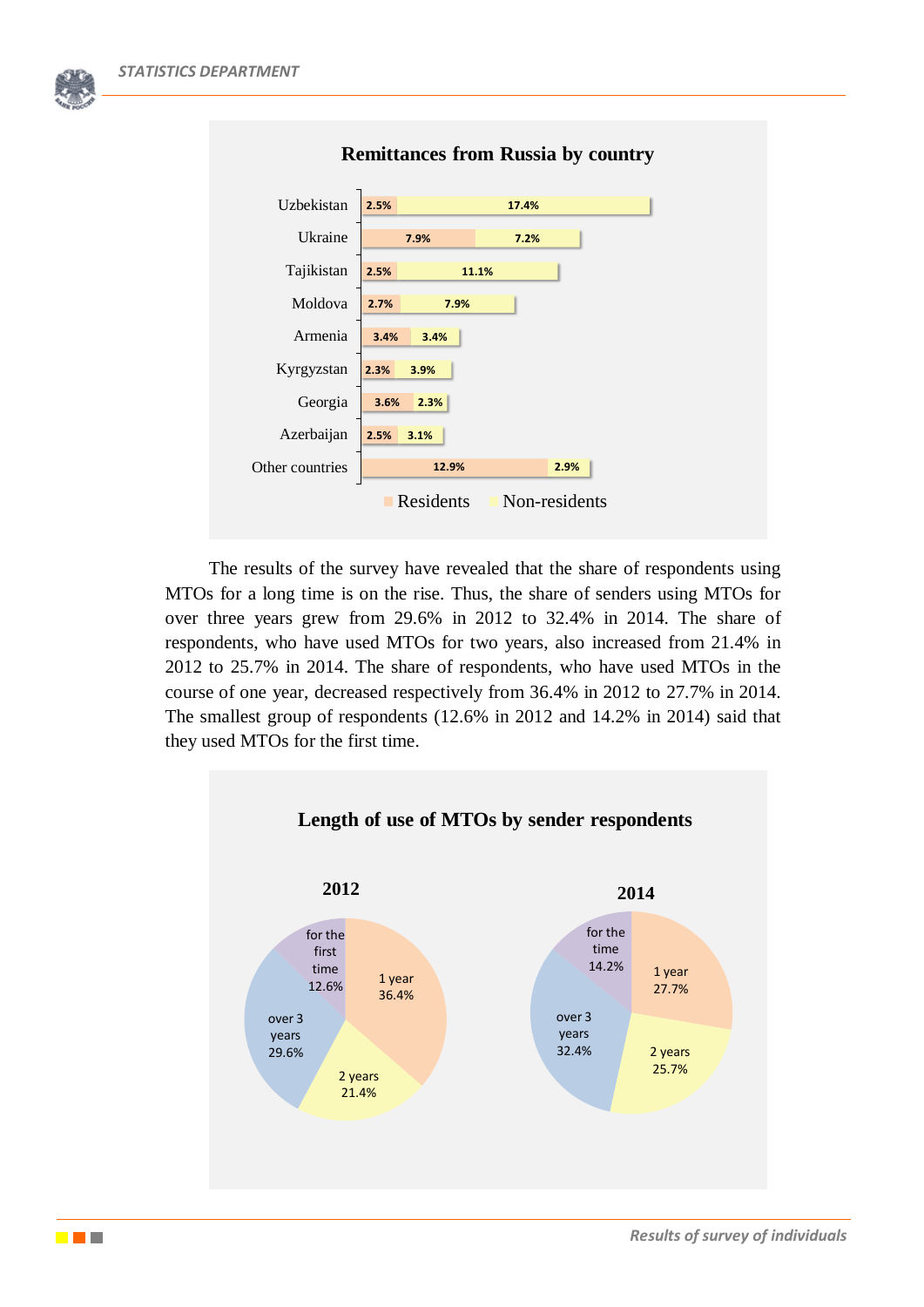

Among the survey participants the share of respondent recipients of remittances from abroad increased twofold: from 11.4% in 2012 to 22.1% in 2014. The majority of them (72.9% on average) were residents.

The main purpose of both the inflows and outflows of remittances was financing the current expenditures of families: 45.4% to 54.8% of respondents indicated that purpose in different survey periods. The second important purpose category of receipts (15.9% on average) related to payments for education, health treatment, and also for tourist services. Remittances in favour of individuals in the form of payment for goods and for the purpose of repaying loans and making interest payments on them accounted on average for 3.4% and 1.6% respectively under the four surveys.



Based on the survey results, within the currency structure of remittances received the share of rubles increased from 66.7% in 2012 to 74.0% in 2014. The weight of US dollar receipts decreased from 28.5% in 2012 to 20.0% in 2014. The shares of euros and other currencies remained insignificant (on average 5.4% and 0.8% respectively).

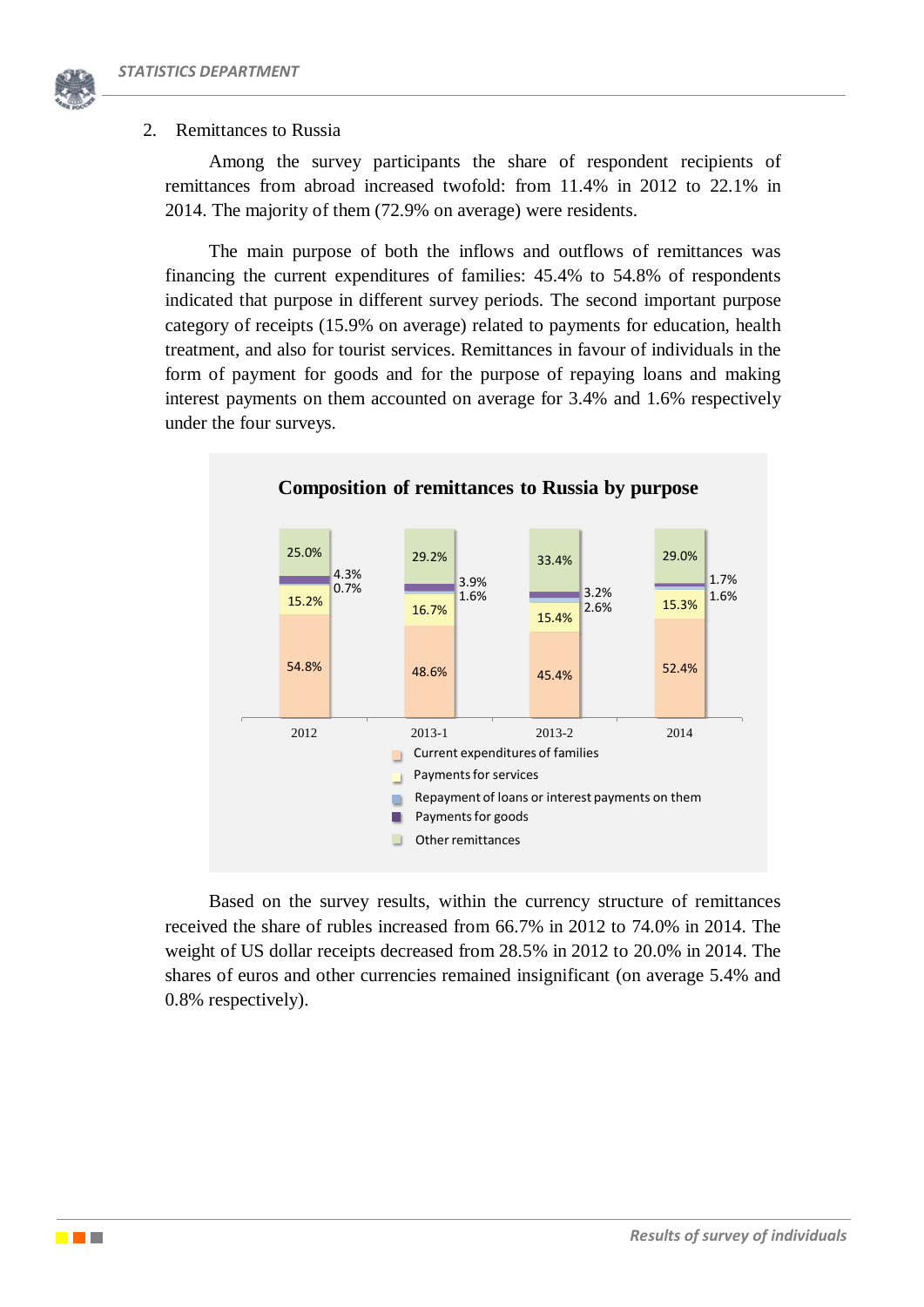

As was the case with outgoing remittances, the bulk of remittances received was in small amounts (up to US\$300). In ruble payments their share varied from 51.6% to 59.9%. Remittances in the range equivalent to US\$300-600 accounted on average for 17.9%. Respondents received more significant amounts (US\$600 and more in dollar terms) less frequently: their total weight did not exceed 29.1%.



The major counterparty countries included Ukraine (14.4%), Uzbekistan (7.7%) and Azerbaijan (5.8%). Remittances from these jurisdictions were received

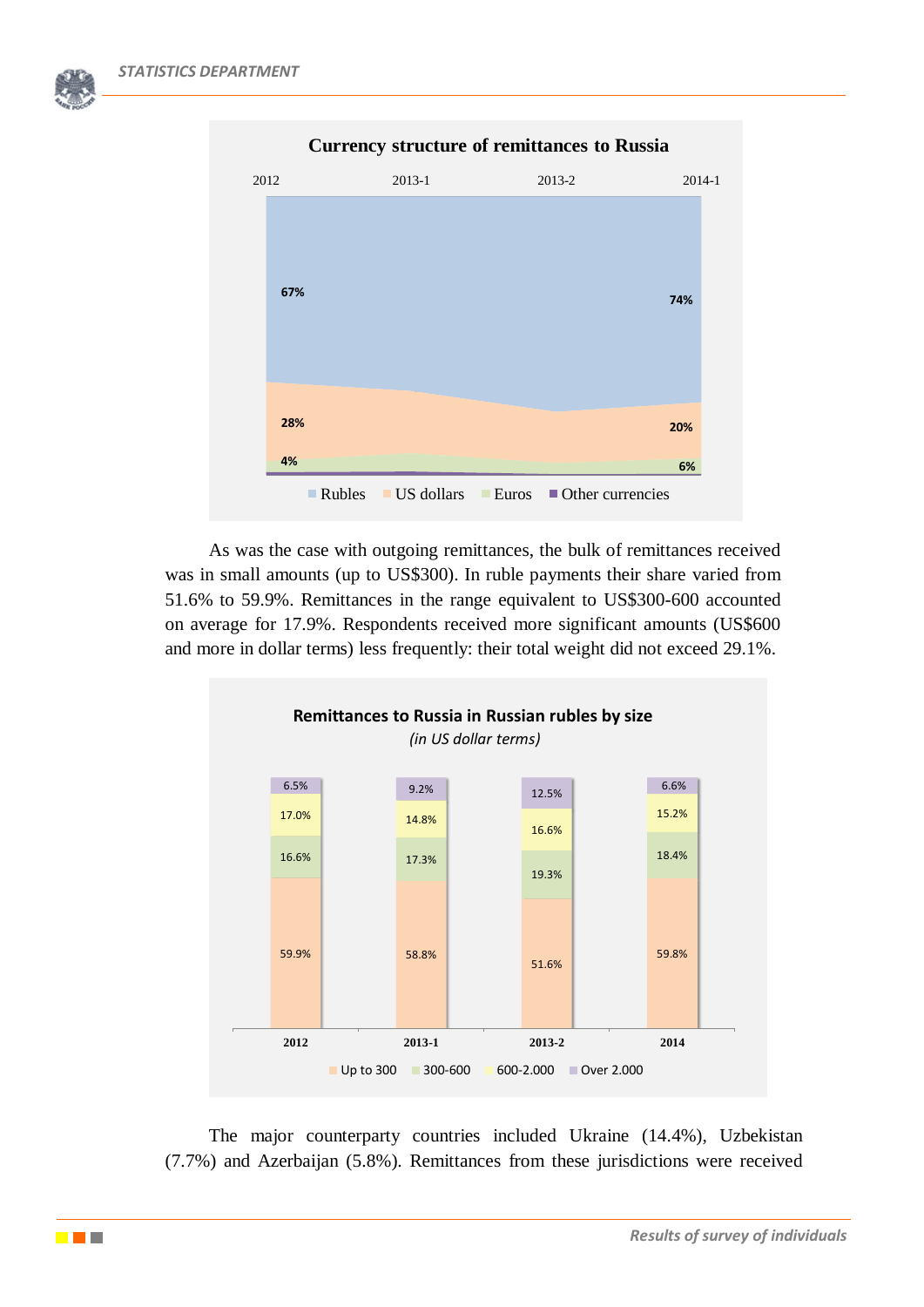



In terms of length of use of MTOs the most common answer was 'One year', although its share (30.8%) contracted by 14 p.p. according to the 2014 survey as compared with the 2012 survey. The contraction was largely due to the increase in the share of respondents using MTOs for over two years rising from 33.5% in 2012 to 42.7% in 2014. The share of respondents, who received remittances for the first time, also grew (from 21.7% to 26.5%).



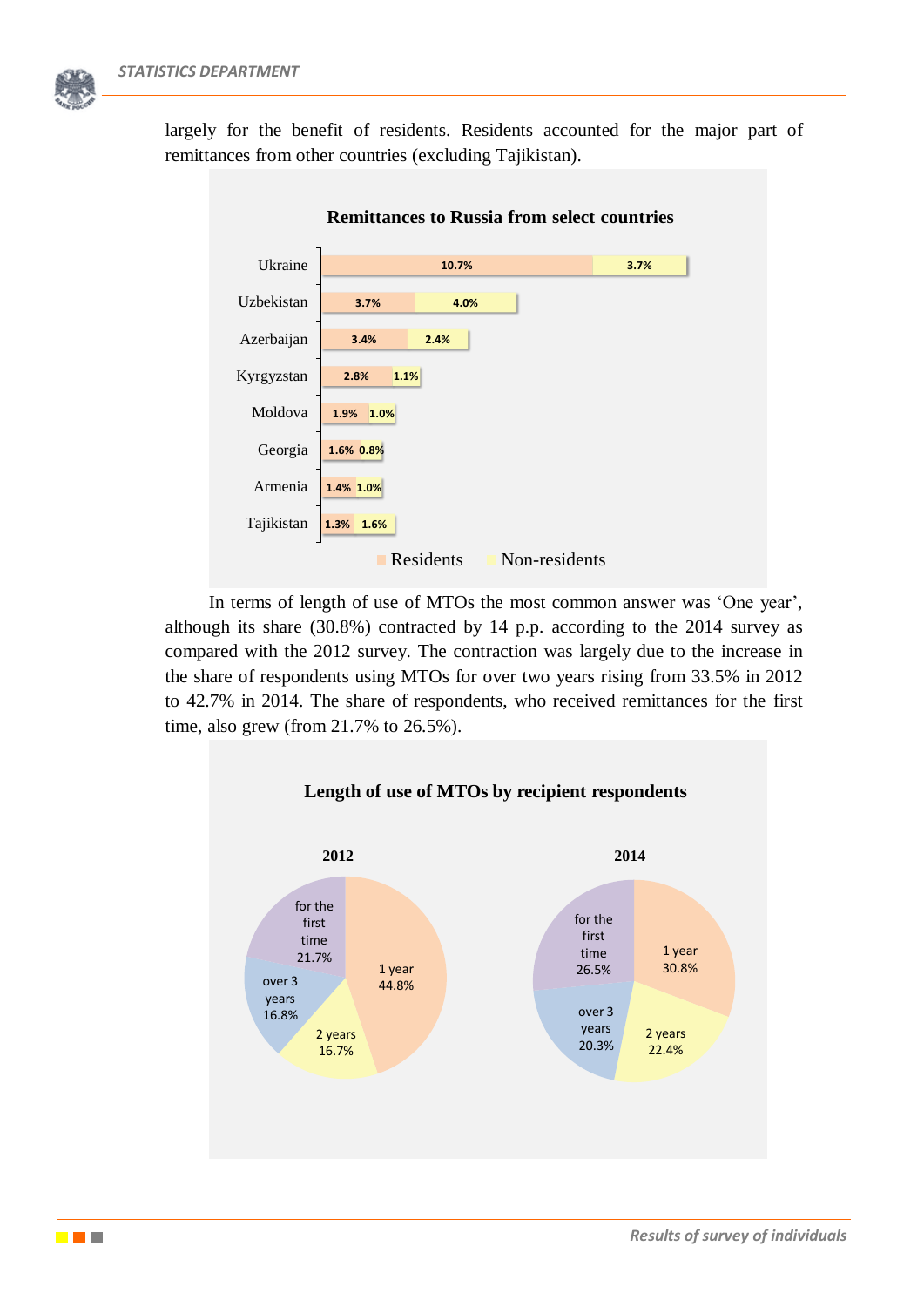

# *Procedure for conducting surveys*

- 1.1. The primary aim of surveys was to determine the composition of remittances by purpose and obtain additional data on senders/recipients for improving the methodology for calculating indicators of cross-border transactions of individuals<sup>1</sup> reflected in the balance of payments of the Russian Federation under the items: personal transfers<sup>2</sup> and personal remittances<sup>3</sup>.
- 1.2. The survey was voluntary and was conducted among resident and non-resident individuals sending remittances abroad or receiving remittances from abroad.
- 1.3. Each survey implied filling in paper questionnaire forms by senders/recipients both on their own and with the help of employees of credit institutions on the premises where the survey was conducted.
- 1.4. The time for conducting surveys (in the first and third quarters of the year) was chosen for the purpose of collecting more informative data on transactions taking into account the seasonality factor of remittances. Each survey was conducted during five business days.
- 1.5. The questionnaire form included seven questions under the following items:
	- 1) Direction of remittance;
	- 2) Residential status of individual;
	- 3) Purpose of remittance;
	- 4) Currency of remittance;
	- 5) Range of remittance amount;
	- 6) Country of sender/recipient;
	- 7) Length of using money transfer systems.
- 1.6. At different times 8 to 12 credit institutions currently providing MTO services in the Russian Federation participated in the surveys (see the Table below).
- 1.7. Based on the results of processing data, in August 2012 16,069 questionnaire forms were recognised as filled correctly; in March 2013 there were 22,807 of such forms; in August 2013 - 5,574; and in February 2014 the number of such forms was 8,250. The reduction in the number of filled-in questionnaires according to the results of the latest two surveys was caused by the refusal of one credit institution to continue to take part in the survey due to the lack of premises to service customers, as well as by the recognition of questionnaires received from another credit institution as filled incorrectly.

**.** 

<sup>1</sup> Cross-border transactions of individuals are cross-border non-cash money transfers to Russia for the benefit of resident and nonresident individuals and money transfers from Russia of resident and nonresident individuals made via credit institutions (with or without opening of account) including remittances via MTOs.

<sup>&</sup>lt;sup>2</sup> Personal transfers cover both gratuitous remittances from households abroad in favour of households located on the territory of the reporting country and similar transfers from resident households abroad.

<sup>&</sup>lt;sup>3</sup> Personal remittances are household incomes coming from abroad from their members and from non-resident households and related, as a rule, to temporary or permanent migration of the population.